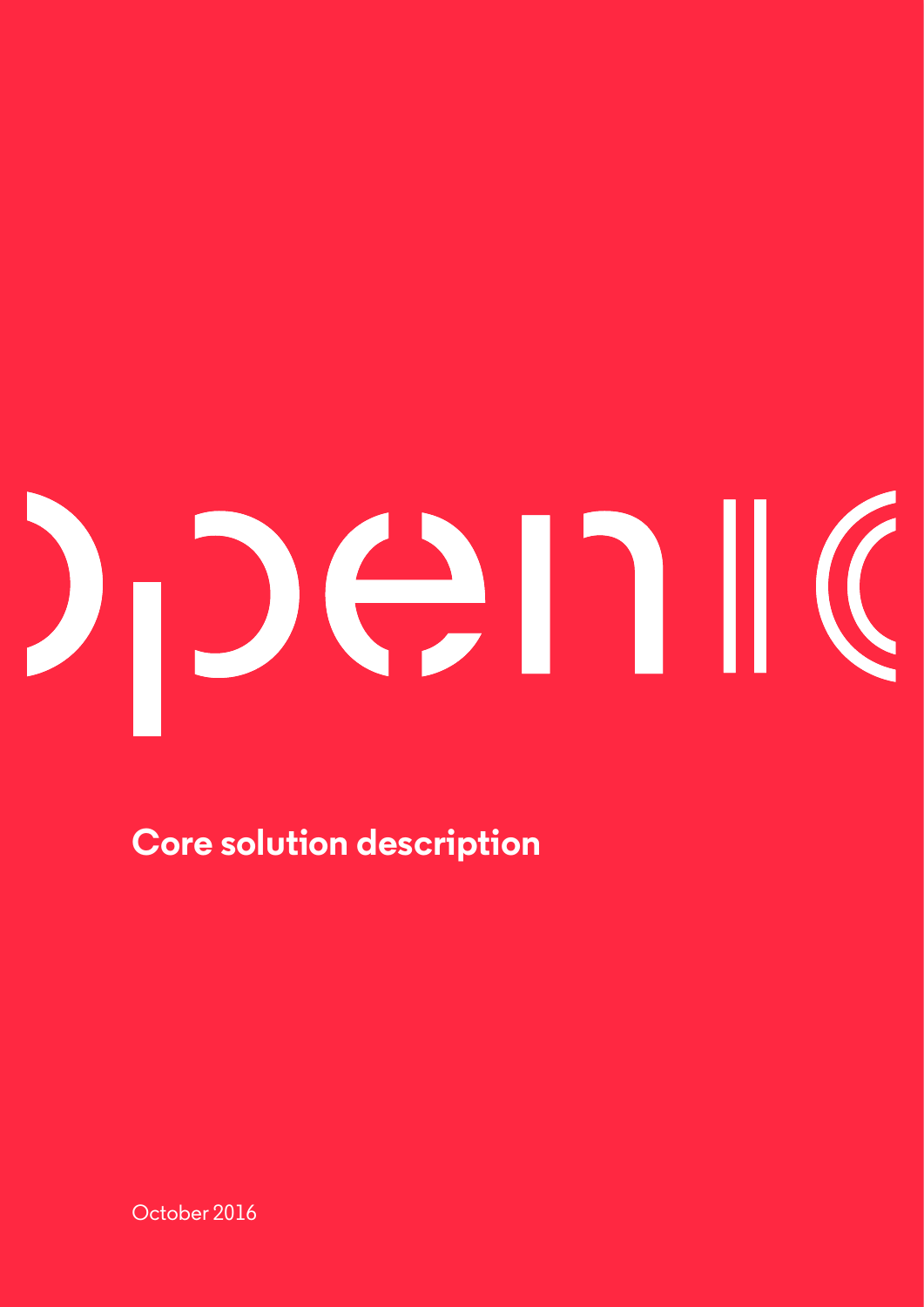## **Table of Contents**

| Introduction<br>Our story |                                                          | 4  |
|---------------------------|----------------------------------------------------------|----|
|                           |                                                          | 5  |
| <b>Technical facts</b>    |                                                          |    |
|                           | 1. Core architecture                                     | 6  |
|                           | Global single namespace for 100s of petabytes / exabytes | 6  |
|                           | Hardware agnostic                                        | 6  |
|                           | No SPOF architecture                                     | 6  |
|                           | Scale-out architecture                                   | 6  |
|                           | Tiering                                                  | 6  |
|                           | Replication and Erasure Coding                           | 7  |
|                           | Geo-Redundancy                                           | 7  |
| 2.                        | Core concepts                                            | 8  |
|                           | Hierarchy and multi-tenancy                              | 8  |
|                           | Namespace                                                | 8  |
|                           | Account                                                  | 8  |
|                           | Container                                                | 8  |
|                           | Object                                                   | 9  |
|                           | Chunk                                                    | 9  |
| 3.                        | <b>Features</b>                                          | 10 |
|                           | Items isolation                                          | 10 |
|                           | Massively distributed 3-level directory                  | 10 |
|                           | Conscience - advanced write load-balancing               | 11 |
|                           | Rebalancing                                              | 11 |
|                           | Self-healing / Integrity loop                            | 12 |
| 4.                        | Data storage                                             | 13 |
|                           | Storage policies                                         | 13 |
|                           | Versioning                                               | 13 |
|                           | Compression                                              | 13 |
|                           | Directory replication                                    | 13 |
|                           | Data duplication                                         | 13 |
| 5.                        | <b>Native APIs</b>                                       | 15 |
|                           | Proxified directory                                      | 15 |
|                           | Client sdks                                              | 15 |
|                           | Command line                                             | 15 |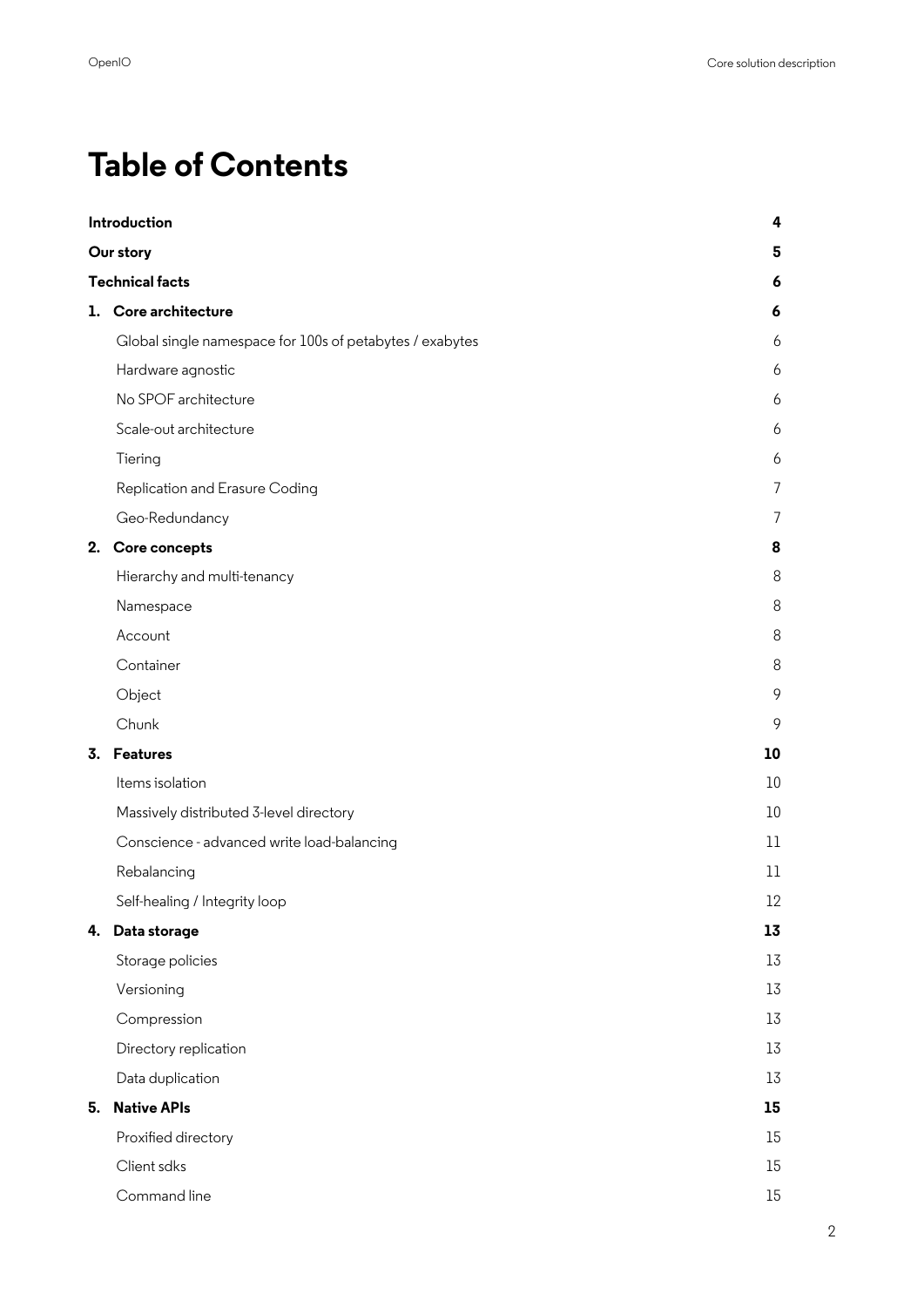#### **6. Rest apis 16**

S3 & Openstack Swift API 16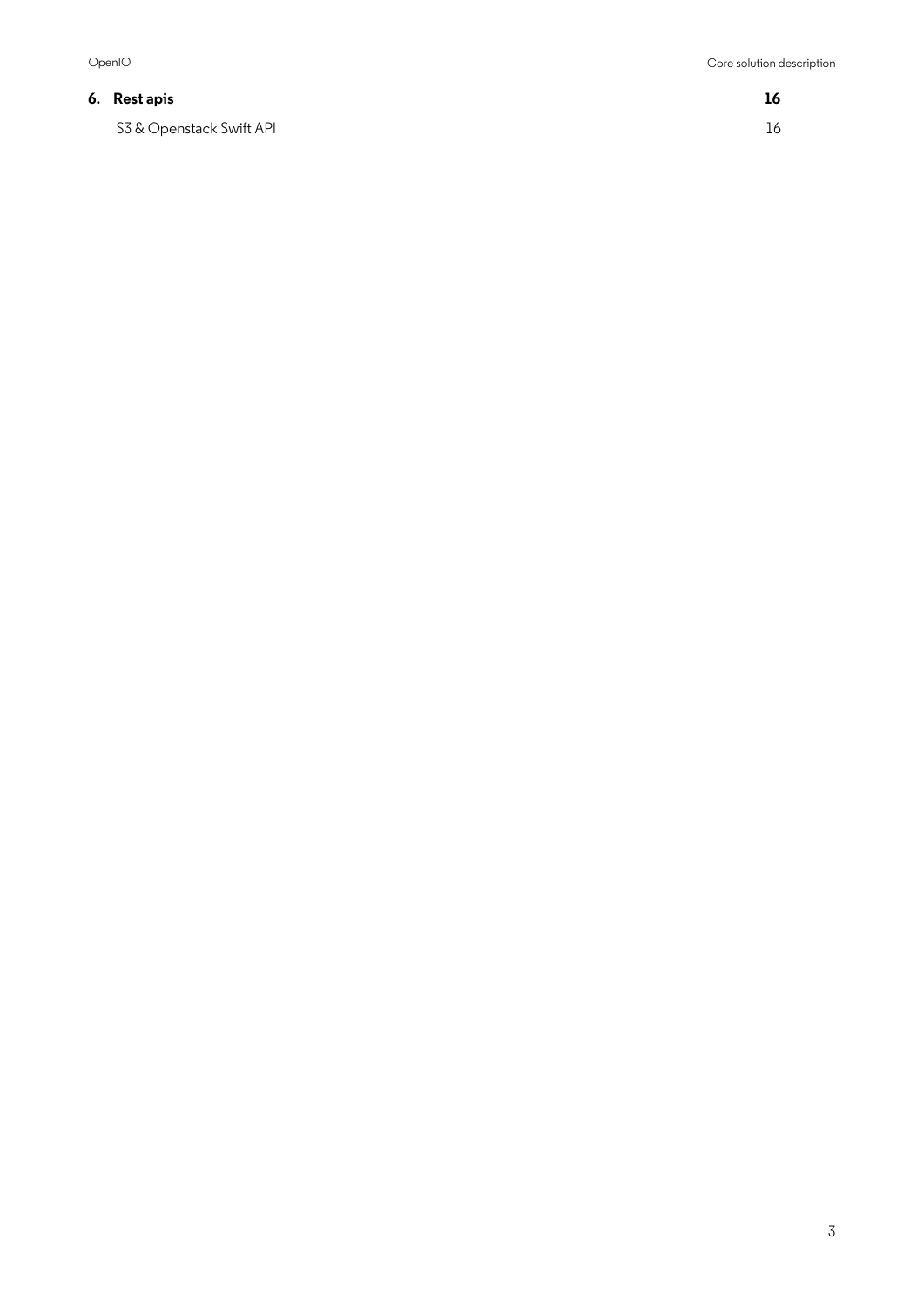## **Introduction**

OpenIO is an open source object storage solution introduced in 2015 though its development started 10 years ago. It is built on top of the groundbreaking concept of "Conscience" allowing dynamic behavior and human-free administration.

Ever wondered how to store multiple petabytes of data without getting overwhelmed by complex storage tasks and difficult application development? As object storage is changing the game in enterprise-class storage, most existing solutions may suffer lack of scalability over the years, with evolving hardware and capacity needs that increase dramatically. OpenIO's Conscience technology deals with this, new hardware is auto-discovered and used right-away at no performance penalty. Heterogeneity of hardware is the norm, the Conscience is aware of the performance of each piece of equipment and distributes the load accordingly. OpenIO solves your storage problem, from 1TB to Exabytes, for the long term.

OpenIO is an already proven technology at massive scale, especially in email storage, with 10+ PetaBytes managed.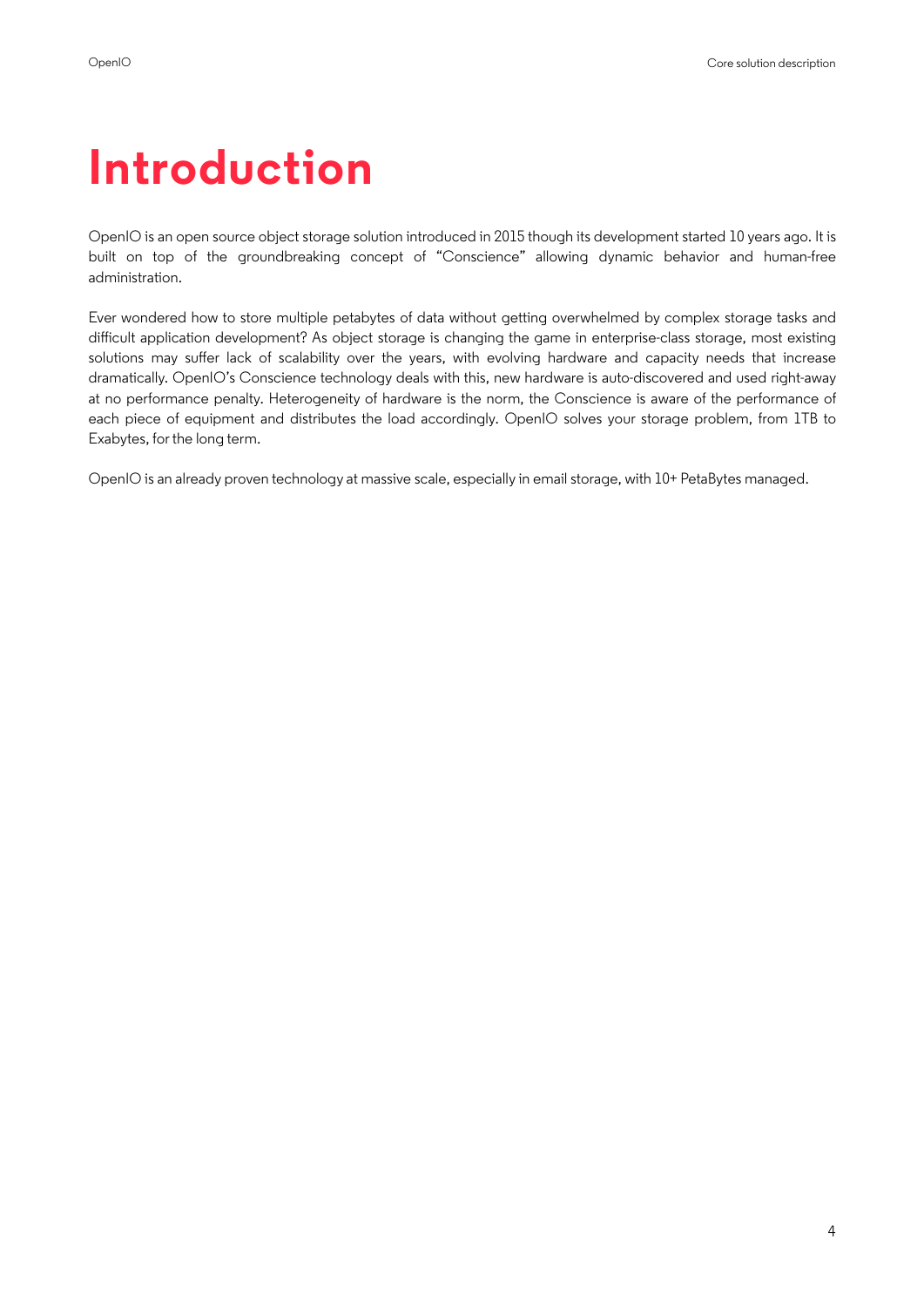## **Our story**

It all began in 2006. Data, in the datacenter of the company we were working for, was exploding at exponential pace and traditional answers with NAS or SAN storage were overwhelming for the teams who ran the platforms.

This is how the idea of an Object Storage solution came up. As most of the data we had was made of immutable objects, it was possible to switch to web-like GET/PUT/DELETE paradigm instead of the complex POSIX Filesystem API. It was also possible to get rid of the complex hardware required to run POSIX-like flesystems in a distributed manner.

Some Object Storage solutions already existed at the time but most of them were designed for the sole purpose of storing relatively few gigantic fles, addressing large storage capacities with relatively small amount of metadata. Most of them were based on a single metadata node, avoiding the complexity of a distributed directory. Most of them were also made for non-production environments, and were not resilient enough, especially on the metadata side, with the single metadata node being a single point of failure (SPOF).

Our ambition was to store huge amounts of relatively small fles produced by end-users like emails, eventually using a large storage capacity, but always accessed with the lowest latency. Also, there was the need for maximum availability as Service Level Agreements were stricts for these critical end-user services.

In late 2006, we designed our own solution with a massively distributed directory. It enabled a true scale-out design:

- each node would carry a part of the directory, i/o intensive metadata load would be distributed everywhere
- each new node was going to be immediately used, no need to re-dispatch already existing data to get benefts of the new hardware
- data storage was going to be de-correlated from metadata storage, giving true scalability on both axis

The solution had also to be hardware agnostic and support heterogeneous deployments. It had to support multiple hardware vendors and multiple storage technologies, from simple single drive x86 hosts to high-end NAS and SAN arrays that were going to be re-used behind x86 servers.

The frst production ready version was built in 2008 and the frst massive production of a large scale email system started the year after. Since then, the solution has been used to store 10+ Petabytes, 10+ billions of objects, at 20 Gbps of bandwidth at the peak hour, with low-latency SLAs enforced 24/7.

As the solution was designed as a general purpose object storage solution, it was soon used in multiple environments like email, consumer cloud, archiving (speed control cameras, ...), healthcare systems, voice call recordings, etc.

This Object Storage solution became Open Source in 2012.

Today, OpenIO has the mission to support the open source community, and to make the solution widely available especially for the most demanding use cases.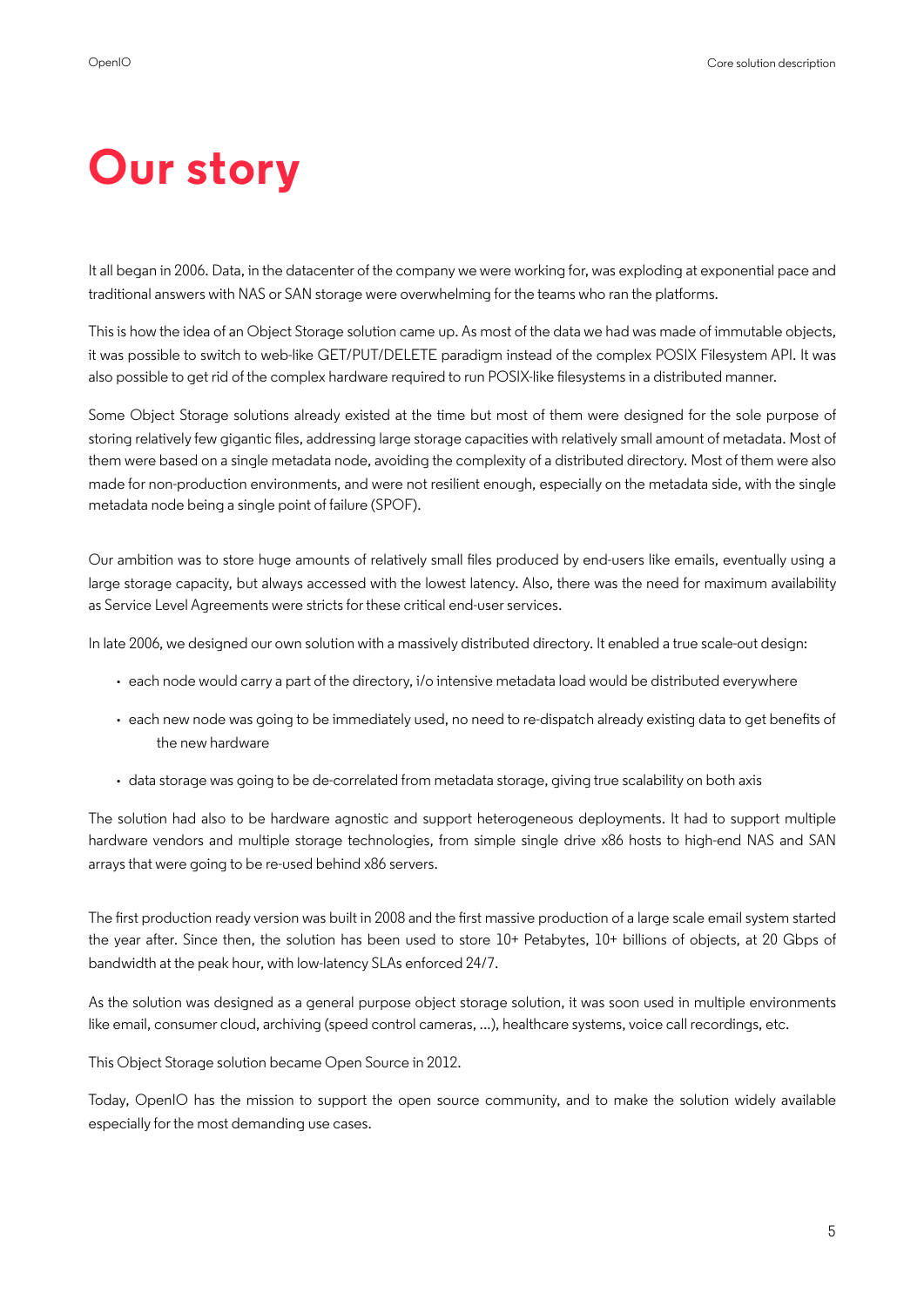## **Technical facts**

### **1. Core architecture**

#### **Global single namespace for 100s of petabytes / exabytes**

The way OpenIO is designed makes possible to use a unique namespace to store 1000s of PetaBytes. In fact, our distributed directory is a tree-like structure made of two indirection tables. Data volume being 1TB, 100s of TB or 100s of PB, it will remain 3 hops to get down to the object location. In the contrary of many other designs, data query path does not depend on the number of nodes, and performance is not affected by the natural growth of the storage capacity.

#### **Hardware agnostic**

Our technology is adaptive. OpenIO is able to detect the efficiency of each node deployed in the infrastructure, and use it at its true capacity. The load can be balanced on heterogeneous nodes, OpenIO will take it into account and will get the best from each of them.

#### **No SPOF architecture**

Every single service used to serve data is redundant. From the directory's top level, to the chunk of data stored on disk, the information is duplicated. There is no SPOF (Single Point Of Failure), a node can be shut down, it will not affect the overall integrity or availability.

#### **Scale-out architecture**

With OpenIO, you can start at very low needs. You can even start with a "micro-cloud" single instance in a VM for testing purpose. But to get full protection for the data, it is recommended to start with 3 servers/VMs.

Scalability is easy and efficient, one can add one or hundreds of nodes, the process will remain the same. Anticipating long term usage to shape the platform is not mandatory. Just deploy as you grow, by small or huge increments, it is up to you.

#### **Tiering**

With storage tiering, you are able to confgure classes of hardware, and select one of them when you need to store data. For example, you can create a pool of high performance disks (like SSDs), and confgure it in a special class to store objects that require low latency accesses. This mechanism is called storage policies. Multiple storage policies can be defned in one particular namespace. They can be defned on hardware categories, but also on old or new objects, on number of replicas needed for a particular dataset, etc.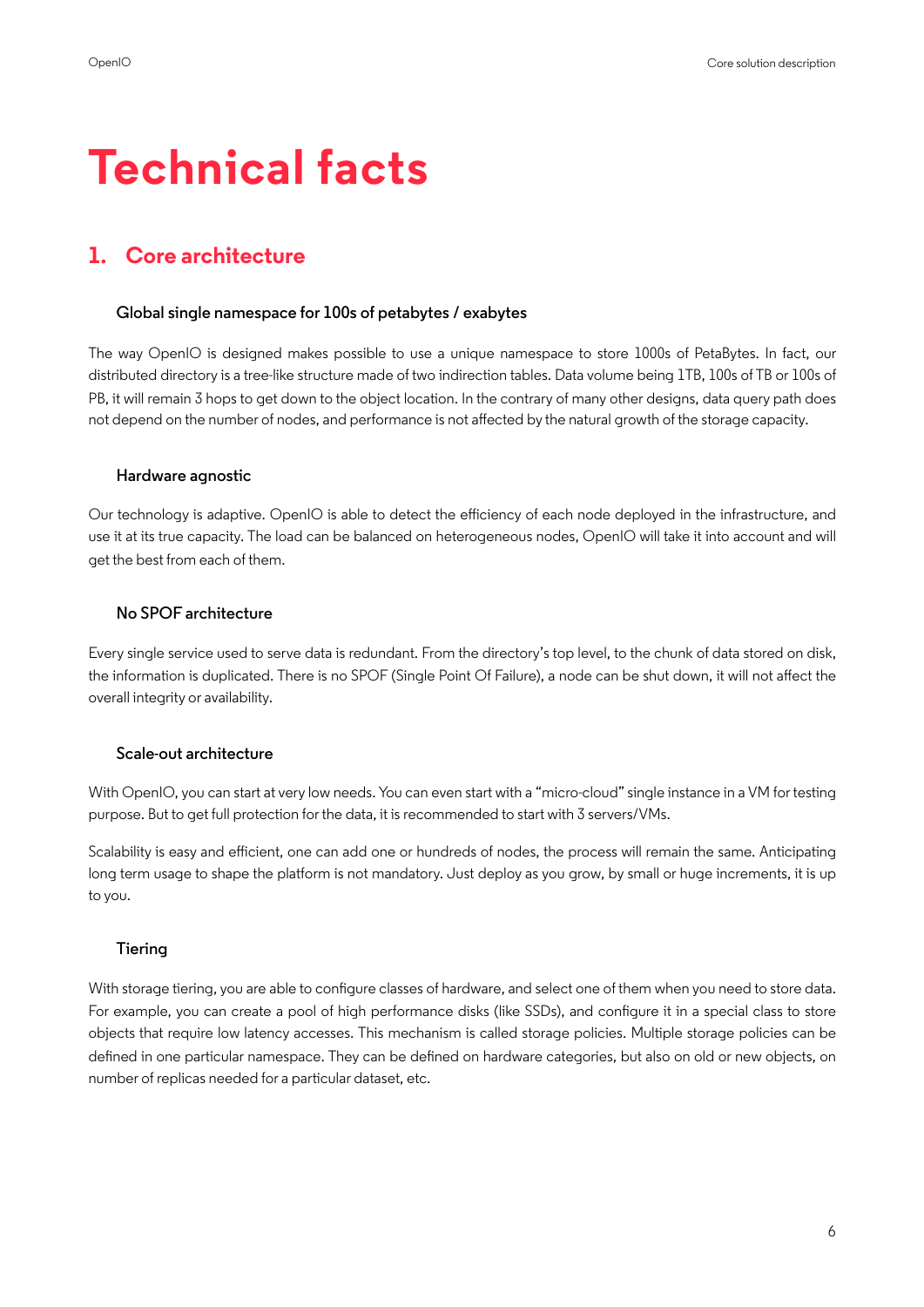#### **Replication and Erasure Coding**

Confgurable at each level of the architecture, directory replication secure the namespace integrity. Service directory and containers metadata can be synchronously replicated on other nodes.

To secure your data, data chunks can be replicated in various manners. From simple replication that just creates one copy of your data, to n-replicas for better fault tolerance, you are able to choose, with your own use case, between high security and storage efficiency. To take the best of both worlds, our erasure coding service will split the data in M chunks of data and K chunks of parity (M and K are confgurable). Doing so, you prevent the total loss of your data by allowing the loss of part of it (up to K chunks of data) when a failure occurs, the K parity chunks will be used as recovery chunks for the lost data ones. Classic confguration can be 6+3 allowing the loss of 3 data chunks out of 6, but one can also configure it to 14+4 on larger platforms to allow minimizing the parity overhead with a very interesting 4:14 ratio, ~29%. It optimizes the cost of extra storage needed for data protection.

#### **Geo-Redundancy**

OpenIO SDS allows storage policies and data to be distributed across multiple datacenters. Depending on distance and latency requirements, data storage cluster can be stretched over multiple locations synchronously or replicated to a different site asynchronously.

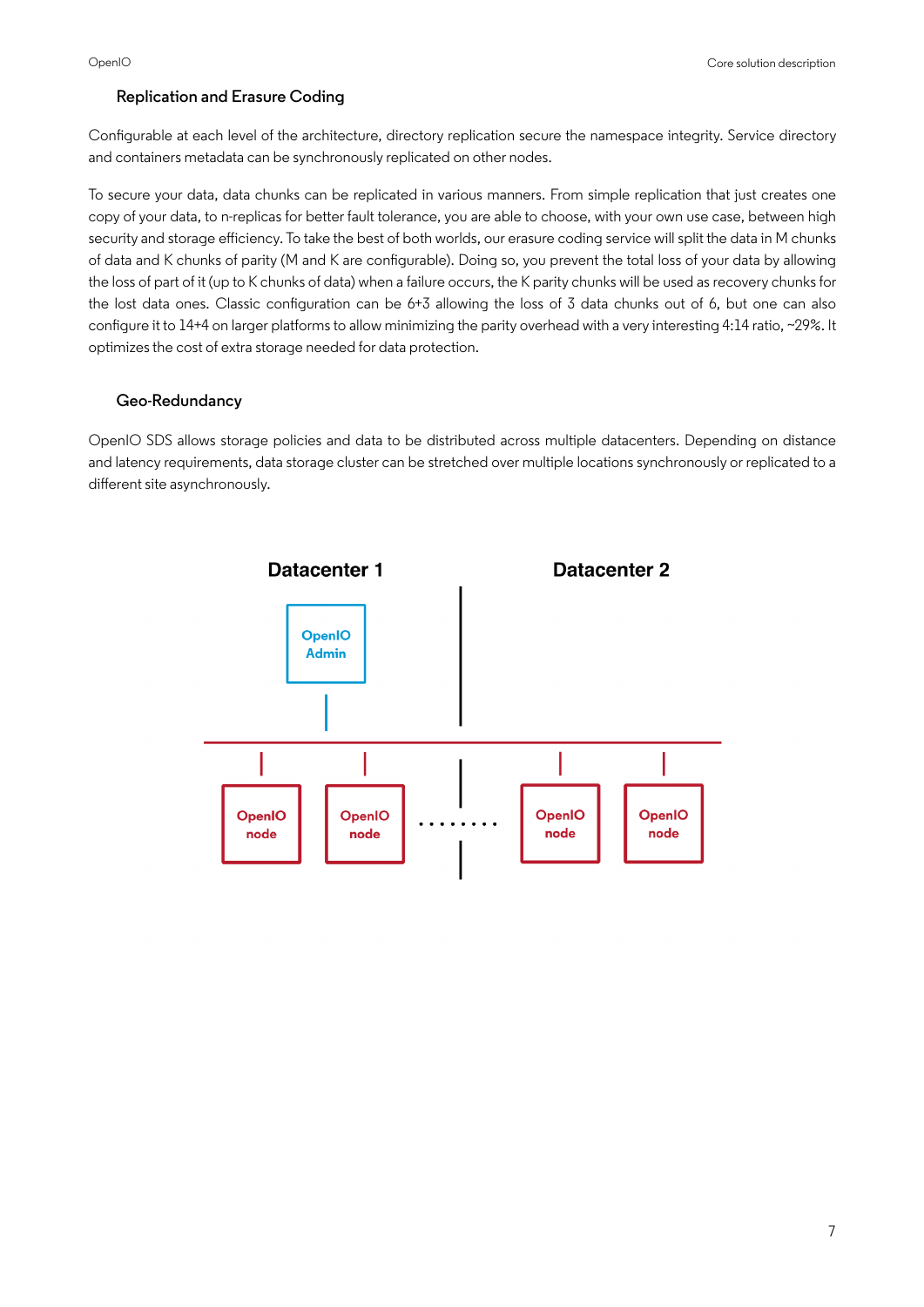#### **2. Core concepts**

#### **Hierarchy and multi-tenancy**

Multi-tenancy is a core concern of OpenIO's Software Defned Storage. Its "B2B2C" orientation is declined in 2 main organization levels: the account and the container.

More generally, data objects are stored within the following hierarchy: Namespace/Account/Container/Object.

There is no classic subdirectory tree. Objects are stored in a flat structure at the container level. As many other Object Storage solutions, one can emulate a flesystem tree but it has no physical reality.

| object    |  |
|-----------|--|
| container |  |
| account   |  |
| namespace |  |



#### **Namespace**

The namespace gathers elements of a physical infrastructure. It hosts services and provides global features such as services configuration, platform monitoring.

#### **Account**

An account is the top level of our organisation. It is assimilated to a tenant, managing a central configuration, a global quota on disk space usage, and the billing features accompanying the quota. Each account owns and manages a collection of containers.

#### **Container**

A container belongs to an account. It is a collection of objects, and is identifed by a name which is unique within the account. The container carries a bunch of options describing how to manage its objects: how to secure them (replicate or not), how many revisions are allowed for an object, etc.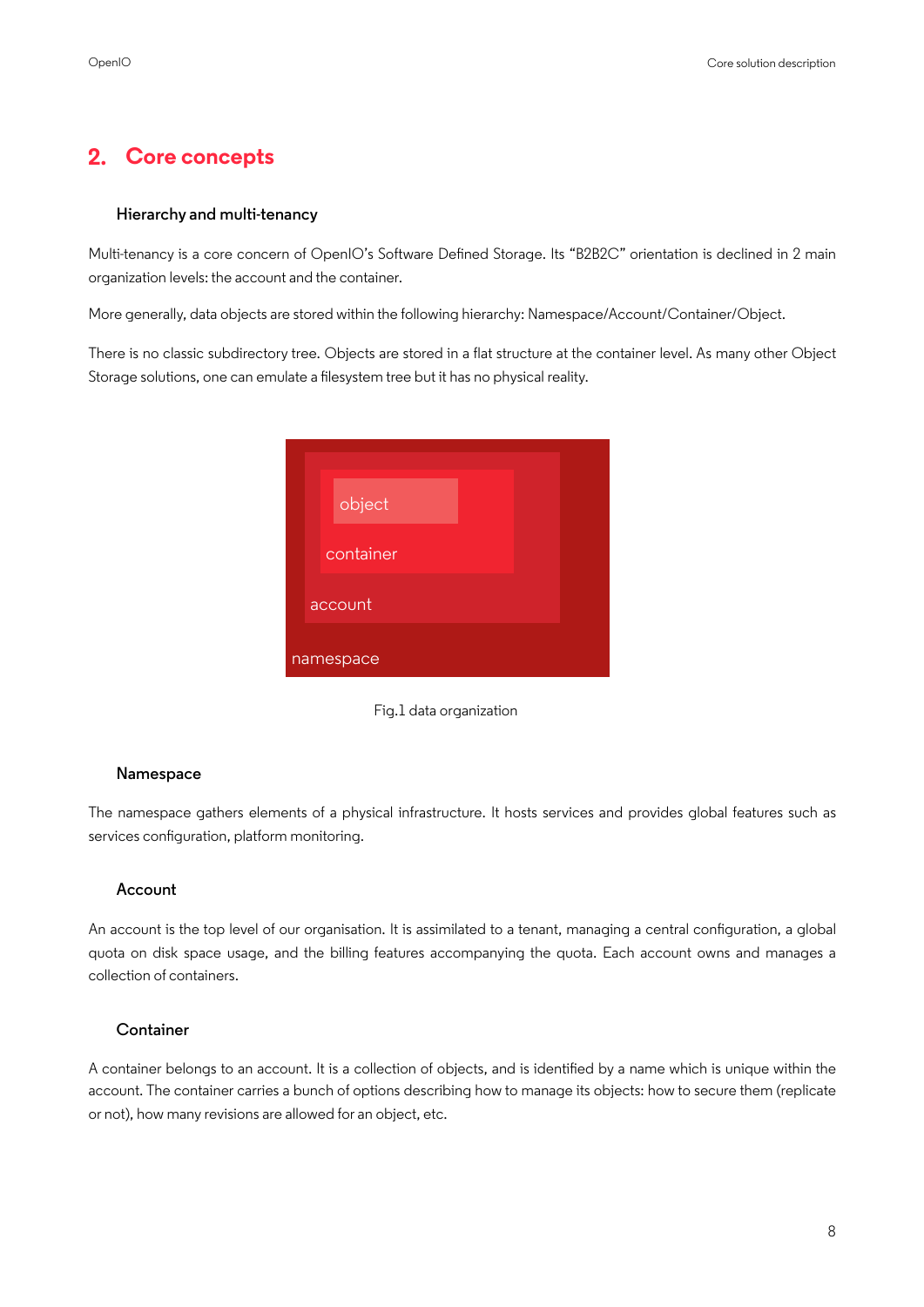#### **Object**

An object is a named BLOB with metadata. Several objects with the same name can be stored in a container, and are considered subsequent revisions. By default, PUT/GET/DELETE operations will manage the latest revision of an object.

An object can be arbitrarily large, but if its size is higher than a limit confgured at the namespace level, it will be split into several chunks of data. Though it is recommended to avoid excessive chunking (to preserve a low latency to the data for most use cases), this principle allows to never face the case of a full device that would deny the upload of a new object.

#### **Chunk**

An object is not stored as-is but rather in chunks of data. A chunk is an immutable BLOB stored as a fle on a classic flesystem. It also makes extensive use of flesystem extended attributes to store metadata such as object's size, position of the chunk inside the object, number of chunks, the path of the object it belongs to, etc. This allows rebuilding of a lost container. This feature can be assimilated to a reversed directory.

Chunks are of limited size, which is not of fxed size. A small object will use only one chunk. When an object size is more than a chunk's size limit, the object will be split into multiple chunks. This allows capacity optimization, as the solution always knows that a chunk will fit in the remaining space of a filesystem. It also allows for distributed reads of one object, which could be particularly useful for high-speed video streaming of large medias for instance.



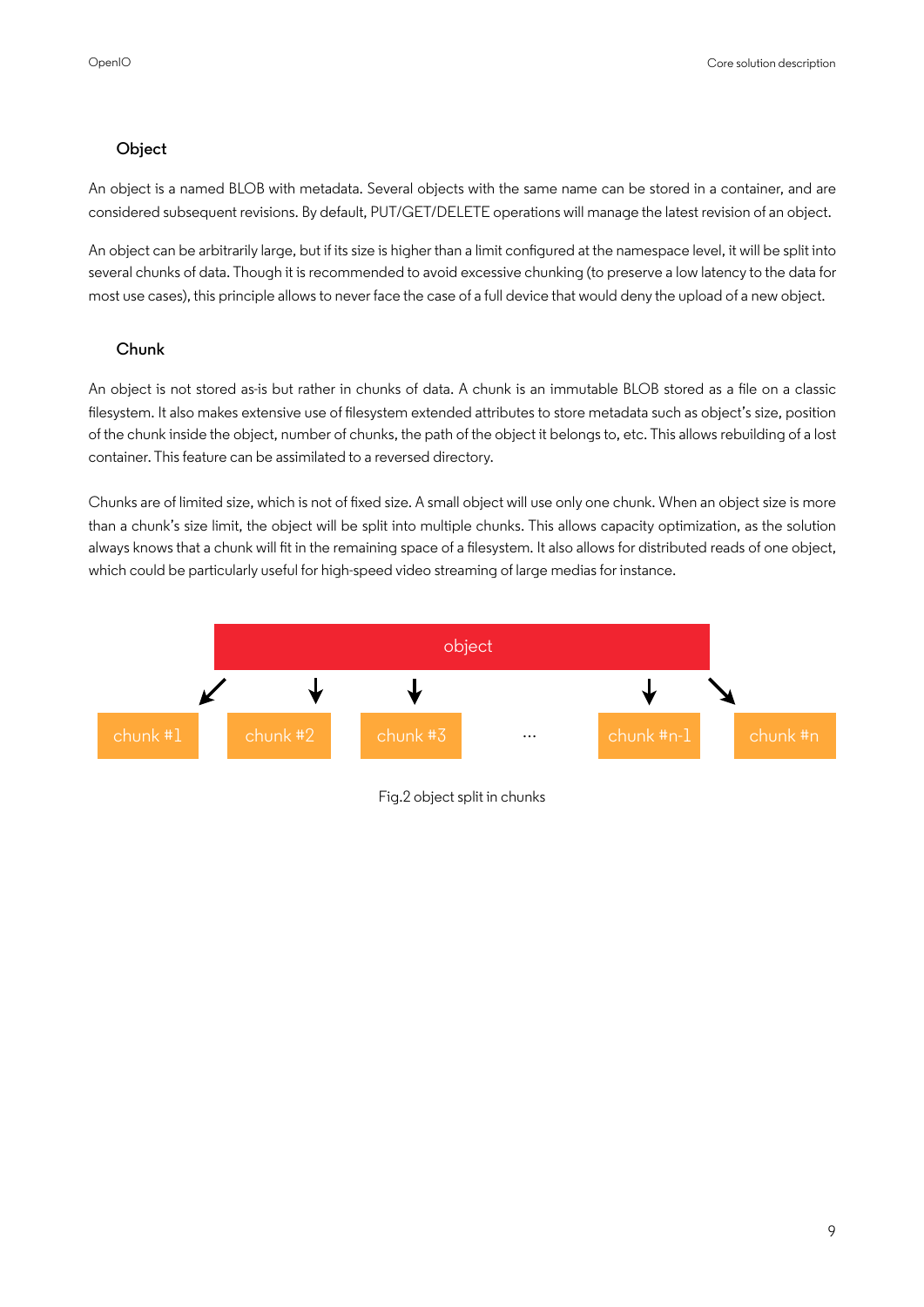#### **3. Features**

#### **Items isolation**

After years in production, one principle particularly helped: items isolation. Each container is stored in a separated fle (i.e. they are not federated in one unique data structure), and each chunk is also stored as a fle. This greatly improves the overall robustness of the solution, and limits the impact of a corruption or a loss of a single item.

#### **Massively distributed 3-level directory**

Container and objects are stored in a persistent 3-level distributed directory (Meta-0, Meta-1, Meta-2). OpenIO's allows to store hundreds of services for each of the hundred of millions of containers, with strong consistency and low latency, especially on read operations.

The directory has the form of a hash table mapping containers' UUID to their services. To handle the number of items, a first level of indirection splits the hash table into 64k slots. Every level is synchronously replicated.

Higher levels of the directory (the indirection tables) are quite stable, and get full benefts from implemented cache mechanisms. Caches are everywhere, especially inside directory gateways and are readily available on the client side of the solution.



hundreds of millions - m replicas

Fig.3 directory indirection tables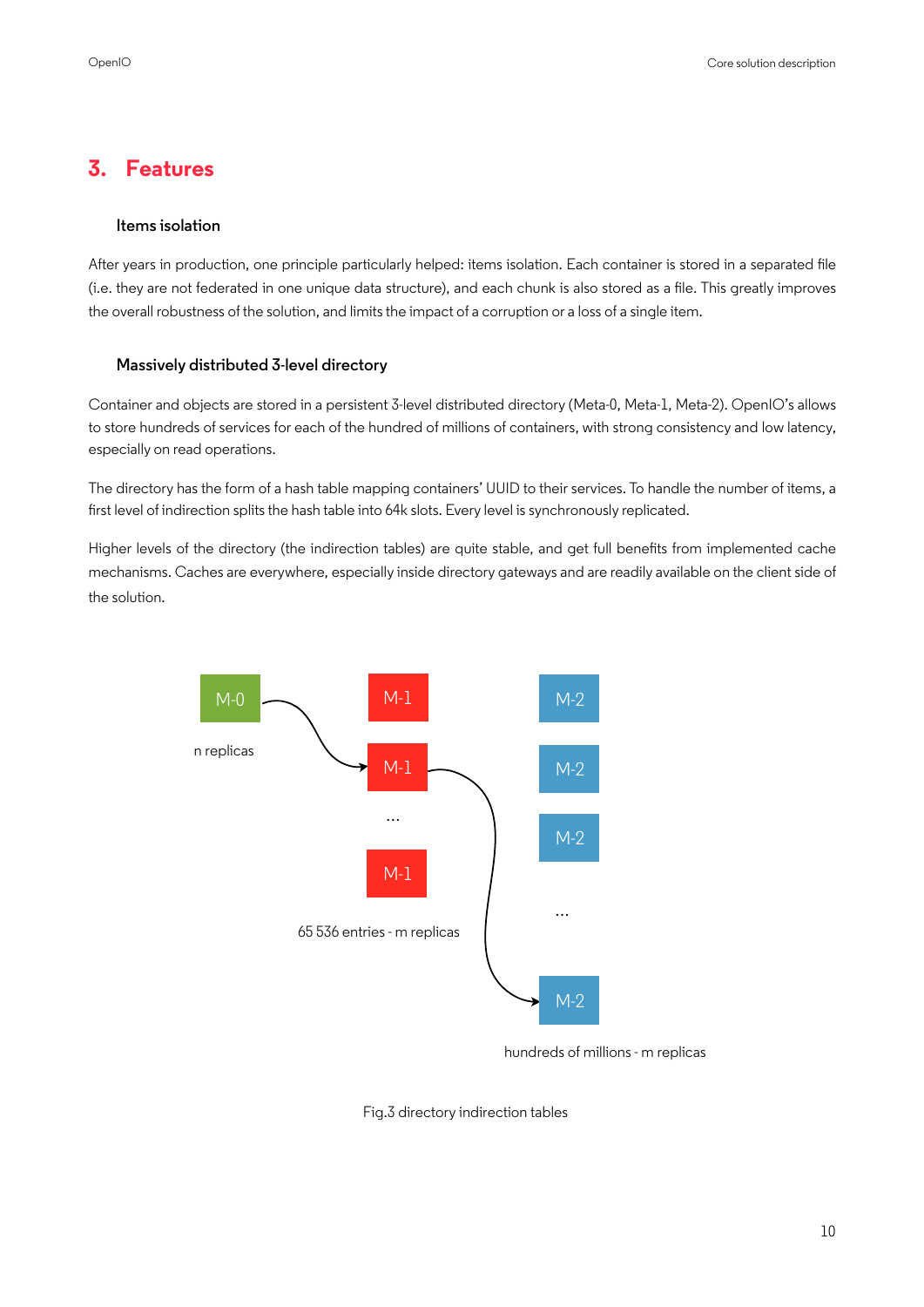#### **Conscience - advanced write load-balancing**

For data placement, OpenIO SDS ships a system responsible for "best match making" between requests and services. It is called the "conscience". The conscience takes into account constraints set by the request (e.g. respect of storage policies) and the quality of each service available. The quality is calculated from metrics coming from the nodes themselves, they are shared among the grid of nodes to the « conscience ». It is called the "score". Through this feedback loop, each node knows in realtime what are the best nodes with the highest scores to handle a subsequent request.



Fig.4 conscience feedback loop

#### **Rebalancing**

No consistent hashing is present in OpenIO SDS solutions, we rather play with directories. Thus becomes possible fne grained rebalancing on any distributed item instead of big slices of items at a time.

OpenIO SDS provides tools to automate chunks rebalancing. This is useful to rebalance the data at slow pace so that older data and newer data get always mixed together. As soon as the rebalancing starts, free space become eligible to load-balancing, thus enabling a maximal amount of disks axis ready to manage your I/O ops.

OpenIO SDS also provides tools to rebalance containers. With the same benefts as for data chunks: the newly freed container services become ready for new containers creations, enabling mix of old and new containers on the same hardware.



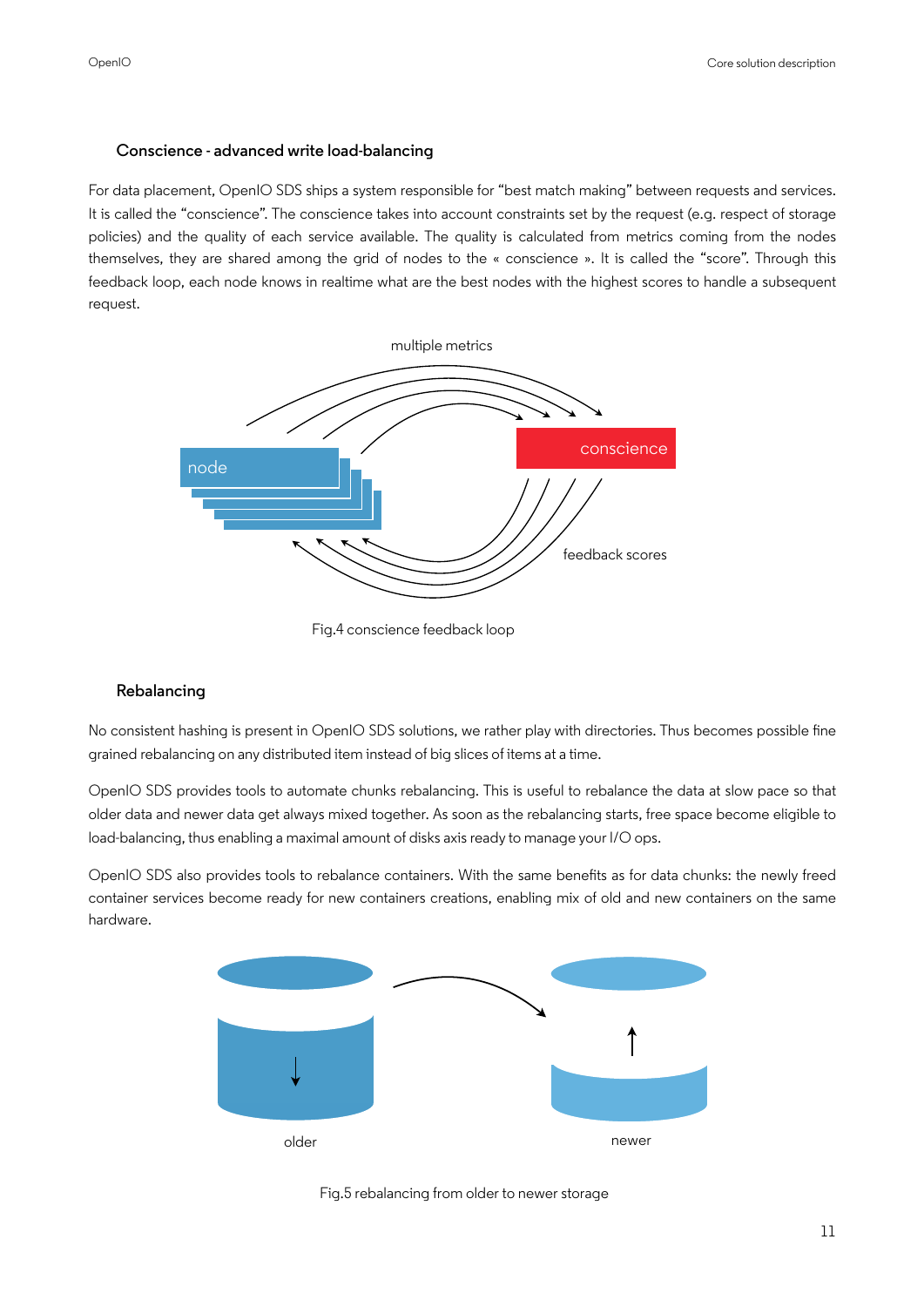#### **Self-healing / Integrity loop**

Each directory has a counterpart, reversed. *I.e.* each item knows its parents: a container is aware of its account, and a chunk is aware of the object and container it belongs to. That technique allows to rebuild a directory with a simple crawl of the items present on the storage nodes. Even if a container is lost, it is still possible to reconstruct it directly from the data. Usually, containers are replicated and rebuild occurs without the need for reversed directory crawl.

The storage nodes are also periodically crawled to trigger action on each item met. *E.g.* one can crawl a container and check the object's integrity and/or the chunks' accessibility. Another can crawl the chunks and checks whether its is well referenced in its container.

All those administratives tasks are accessible through REST APIs, so that on-demand actions are also easy to perform for maintenance purposes.



Fig.6 integrity loop checks for inconsistances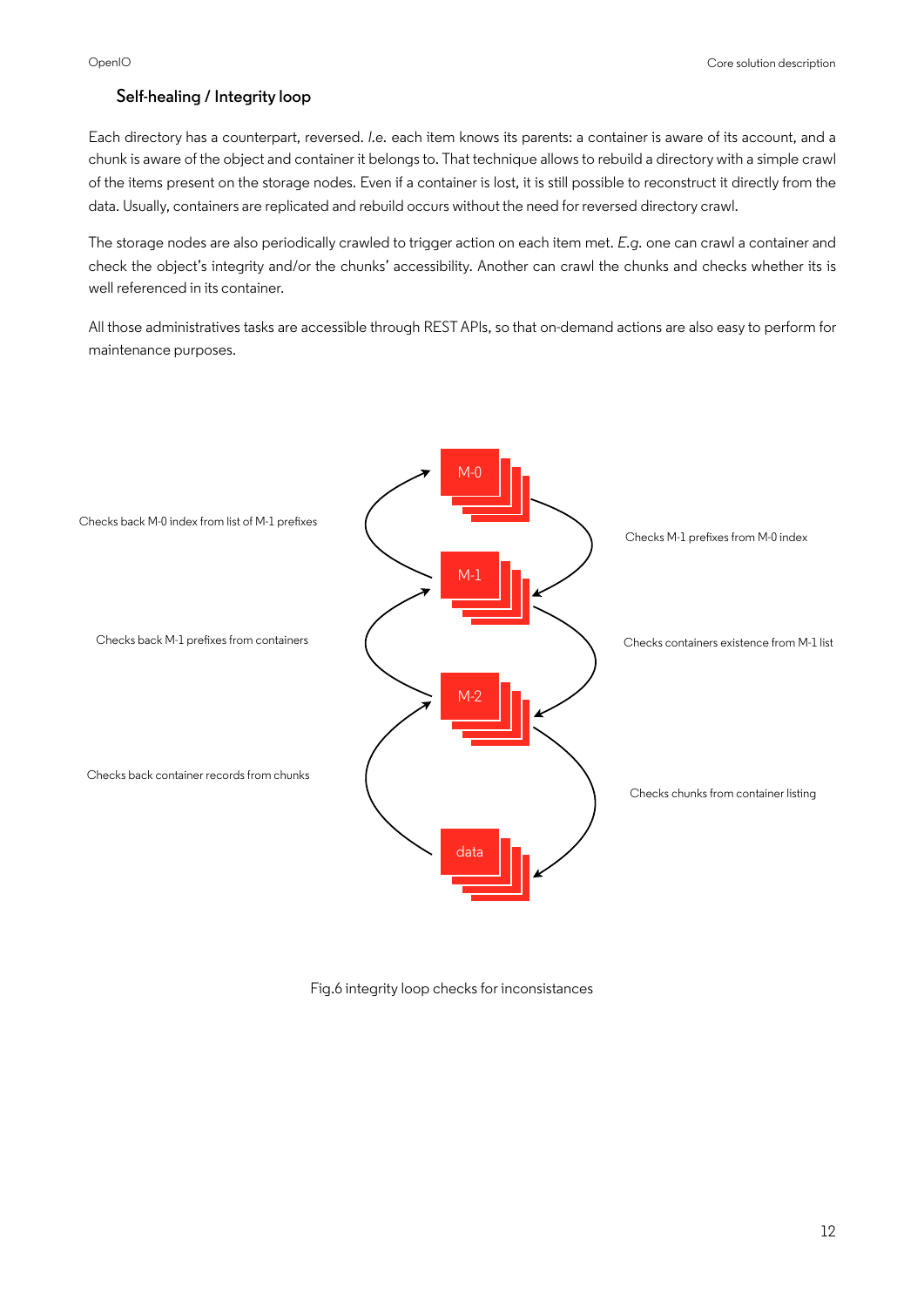#### **4. Data storage**

#### **Storage policies**

Storage policies are OpenIO's way to manage storage tiering. They consist in triplets describing constraints set by the requestor: which storage class has to be used (the kind of device with its fallback. *E.g.* fast SSD, pretty good SAS drive, slow tape, etc.), if the data has to be secured (simple replication? Sophisticated Erasure encoding?), if the data has to be processed (compressed, encrypted, …).

All the possible storage policies are namespace-wide, with a well-known default value. That default can be overloaded with each account, and furthermore on a per-container basis.

#### **Versioning**

A container can keep several versions of an object. This is confgured at the container-level, for all the objects at once. The setting is set at the container's creation. It may be activated during the container's life. If no value is specifed, the namespace default value is considered.

When versioning is disabled, pushing a new version of an object overrides the former version, and deleting an object marks it for removal. When versioning is enabled, pushing an object creates a new version of the object. Previous versions of an object can be listed and restored.

The semantics of objects versioning has been designed to be compliant with both Amazon S3 and Swift APIs.

#### **Compression**

Applied to chunks of data, this reduces overall storage cost. Decompression is made live during chunk download, with an acceptable extra latency and CPU usage. Compression is usually an asynchronous job not to hurt performance, and you can specify which data you want to compress (data ages, mime-types, users…).

#### **Directory replication**

Confgurable at each level of the architecture, directory replication secure the namespace integrity. Service directory and containers metadata can be synchronously replicated on other nodes.

#### **Data duplication**

To secure your data, data chunks can be replicated in various manners. From simple replication that just makes one copy of your data, to n-replicas for better fault tolerance, you are able to choose, with your own use case, between high security and storage efficiency.

To take the best of both worlds, our erasure coding service (e.g. Cauchy-Reed-Solomon) will split the data in n chunks of data and k chunks of parity (n and k are confgurable). In this way, you prevent your data accessibility from fault and optimize cost of extra storage needed by data securitization.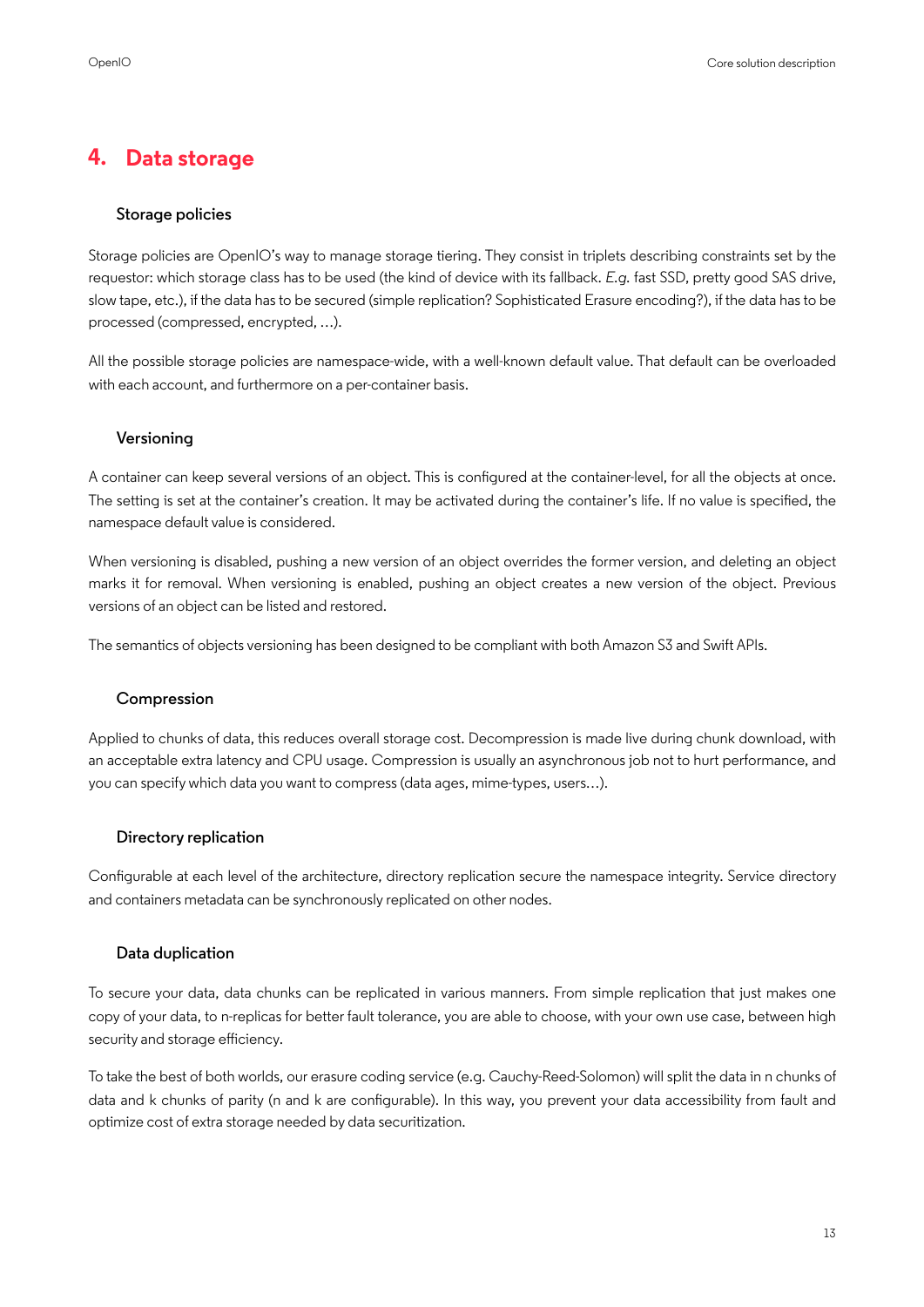

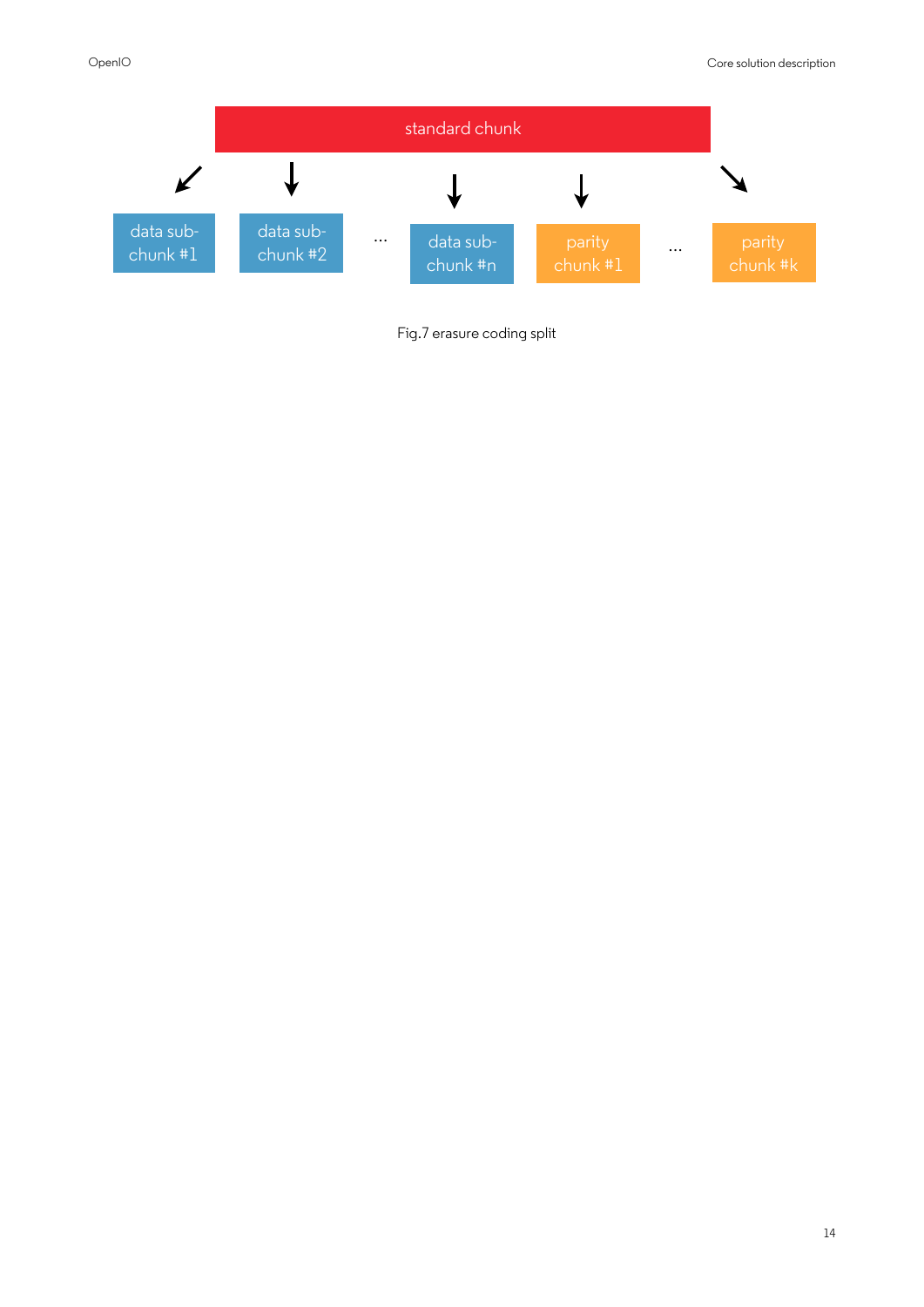#### **5. Native APIs**

#### **Proxifed directory**

Whichever protocol is in use by the internal services (directories), all the clients rely on a layer of gateways that provides a simple REST API for metada accesses. This API provides high-level operations that encapsulates all the underlying logic behind the management of the accounts, containers and contents. These gateways are also an ideal place for shared cache mechanisms. Think of it as a Name Service Cache Daemon on Linux hosts.

#### **Client sdks**

With the benefit of the gateways, clients are never-so-easy to write. All make use of the gateway layer and have just to manage efficiently the data streams. The following implementations are currently available:

- C : Slick and lean, efficient
- Python : Pure pythonic API, no ugly binding is necessary
- Java : Pure Java API, to get access to the Software Defned Storage. POJO only, no need of JNI or any humongous framework.

These clients are considered "low-level", since they take part in data placement too and are close to the remote services. Technically, they require access to the whole grid of nodes. In other words, they are a part of it. Another option is to deploy a REST gateway to access data from the outside, such as our implementation of Amazon® S3 or OpenStack® SWIFT.

#### **Command line**

A central tool wraps to the CLI the Python native API. Because the command requires the same network accesses to the grid, this means the "oio" command is meant to be ran on grid nodes or its allowed clients.

"oio *action* \${container\_id}/\${objectid}"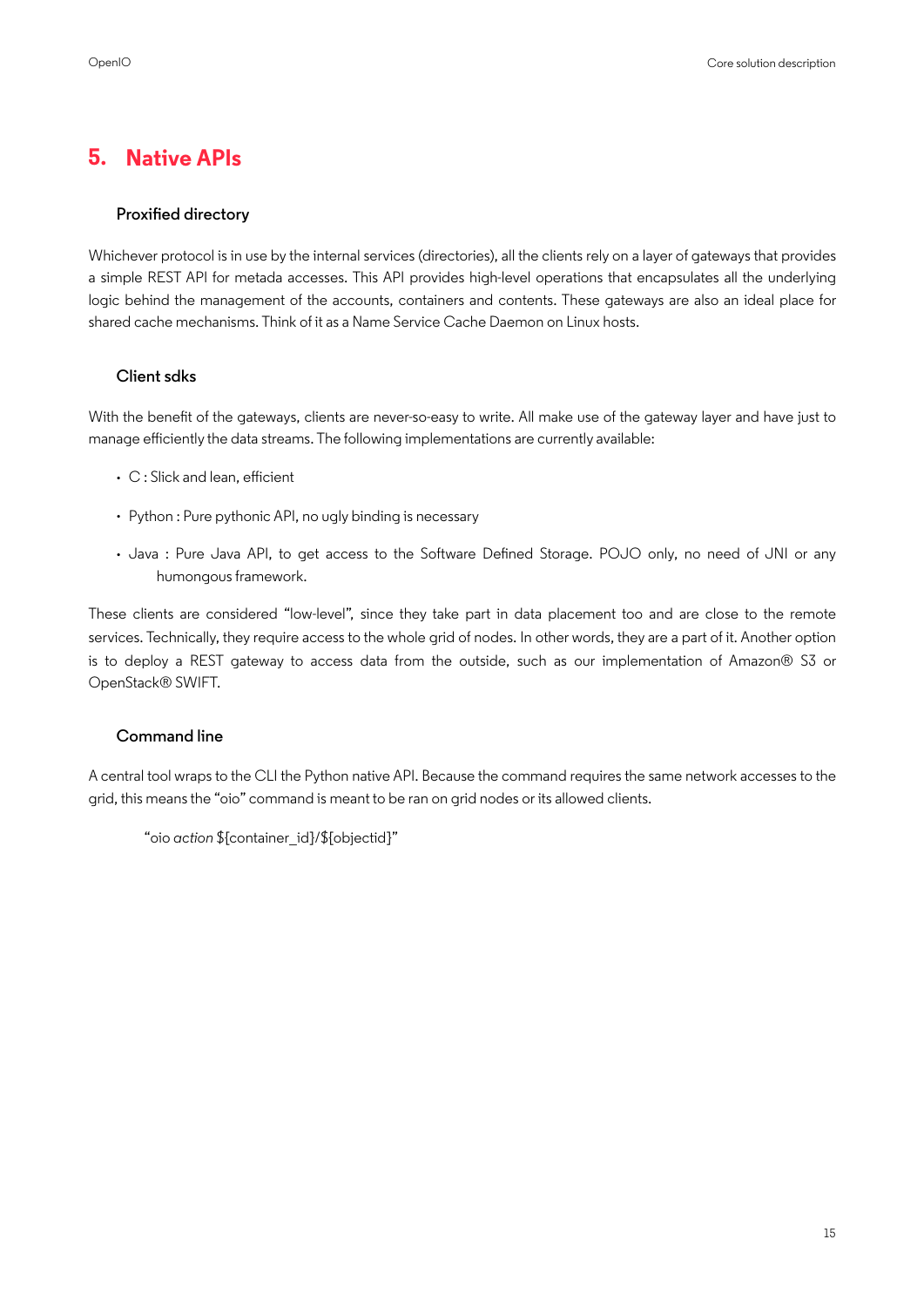#### **6. Rest apis**

#### **S3 & Openstack Swift API**

OpenIO SDS is compatible with the Amazon® S3 API and the OpenStack® Object Storage REST API. Application integration becomes easy with these standard REST protocols. Since these APIs play nicely with SDS, you have access to all advanced storage features of OpenIO SDS and you do not have to make major trade offs.



Fig.8 access gateways scalability